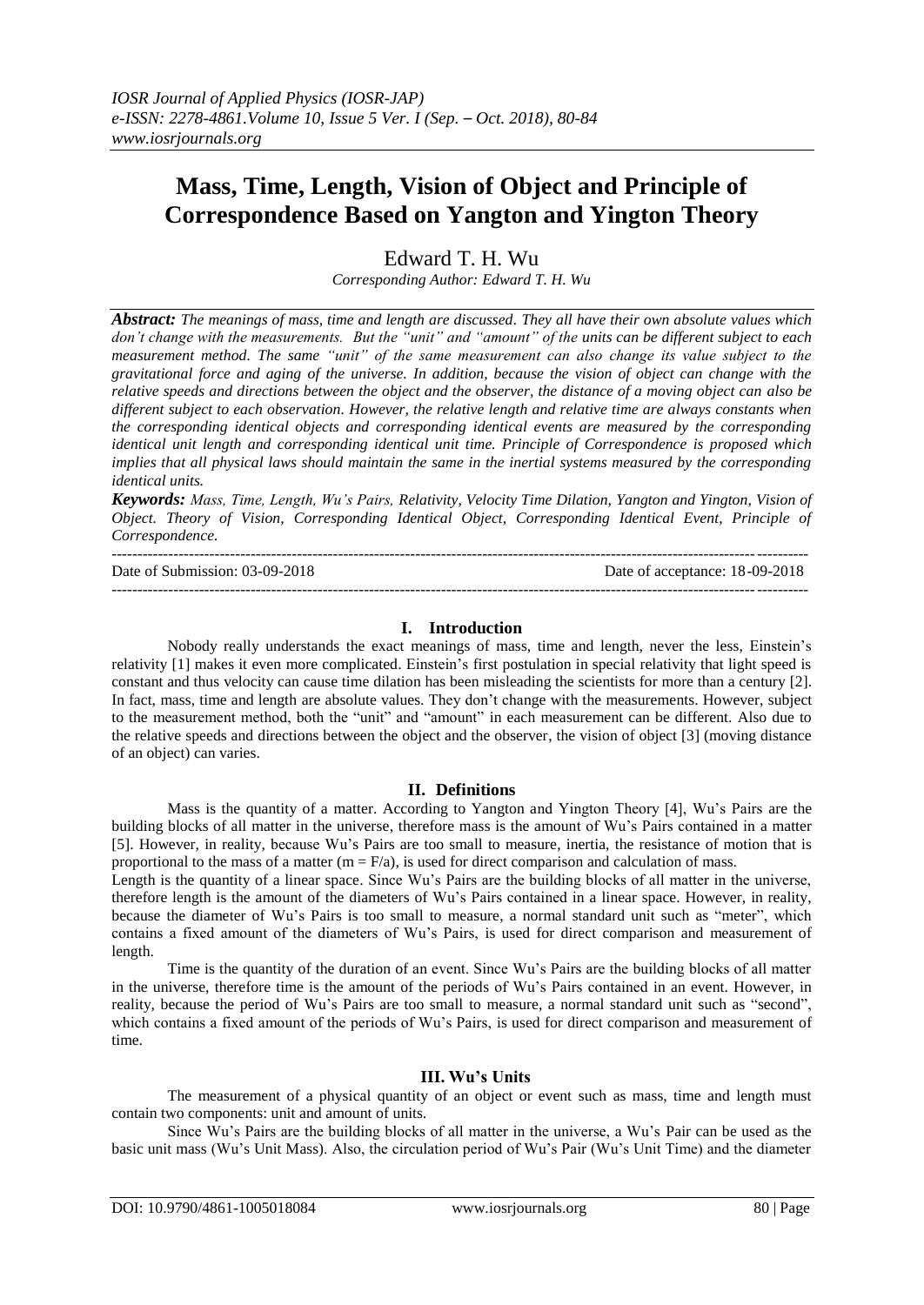of Wu's Pair (Wu's Unit Length) can be used as the basic unit time and basic unit length for the measurements of the objects and events at the same location.

Because of the Conservation of Mass, Wu's Unit Mass (a single Wu's Pair) stays unchanged no matter the location and environment. However, according to Wu's Spacetime Theory that Wu's Unit Time increases with Wu's Unit Length ( $t_{yy} = I_{yy}^{3/2}$ ), also Wu's Unit Length increases with the gravitational field and decreases with the aging of the universe, Wu's Unit Time and Wu's Unit Length could be different from one location to the other location subject to the gravitational field and the aging of the universe.

### **IV. Measurement of time**

Time doesn't change but the measurement of the duration of an event can vary subject to the unit time and the amount of unit time (relative time) of the measurement method at a location.

- Unit time is the period of a specific cycling process at a location such as the swinging pendulum, atomic clock and circulation of Wu's Pair on Earth. (Same cycling processes can have different periods at different locations subject to the gravitational field and aging of the universe)
- Relative time is the amount of the unit times of an event measured at the same location.

For example, for time duration of 25 seconds on Earth, Earth Second is the unit time and 25 is the relative time (the amount of unit times).

### 4.1. Wu's Time

Wu's Time is the measurement of time based on Wu' Unit Time (the circulation period of Wu's Pair) and Wu's Relative Time (the amount of Wu's Unit Times) measured at a location.

#### 4.2. Normal Time

Normal Time is a measurement of time based on Normal Unit Time (e.g. second) and Normal Relative Time (e.g. the amount of second) measured at a location.

# **V. Measurement of length**

Length doesn't change but the measurement of the length of an object can vary subject to the unit length and amount of unit lengths (relative length) of the measurement method at a location.

- Unit Length is the length of a specific object at a location such as human's foot and the diameter of Wu's Pair on Earth. (Same objects can have different lengths at different locations subject to the gravitational field and aging of the universe)
- Relative length is the amount of the unit lengths of the object at the same location.

For example, for a distance of 25 feet on Earth, Earth foot is the unit length and 25 is the relative length (the amount of unit lengths).

#### 5.1. Wu's Length

Wu's Length is the measurement of length based on Wu' Unit Length (the diameter of Wu's Pair) and Wu's Relative Length (the amount of Wu's Unit Lengths) at a location.

#### 5.2. Normal Length

Normal Length is a measurement of length based on Normal Unit Length (e.g. meter) and Normal Relative Length (e.g. the amount of meters) at a location.

# **VI. Measurement of Mass**

Mass doesn't change but the measurement of the mass of an object can vary subject to the unit mass and amount of unit masses (relative mass) of the measurement method at a location.

- Unit mass is the mass of a specific object at any location (Conservation of Mass) such as Atomic Mass (1 AM = the fixed amount of Wu's Pairs in a single proton or neutron).
- Relative mass is the amount of the unit masses of an object at any location.

For example, Carbon atom has 12 AM, AM is unit mass and 12 is the relative mass (the amount of unit mass).

## 6.1. Wu's Mass

Wu's Mass is the measurement of the mass of an object based on a single Wu' Pair and Wu's Relative Mass (the amount of Wu's Pairs) at a location.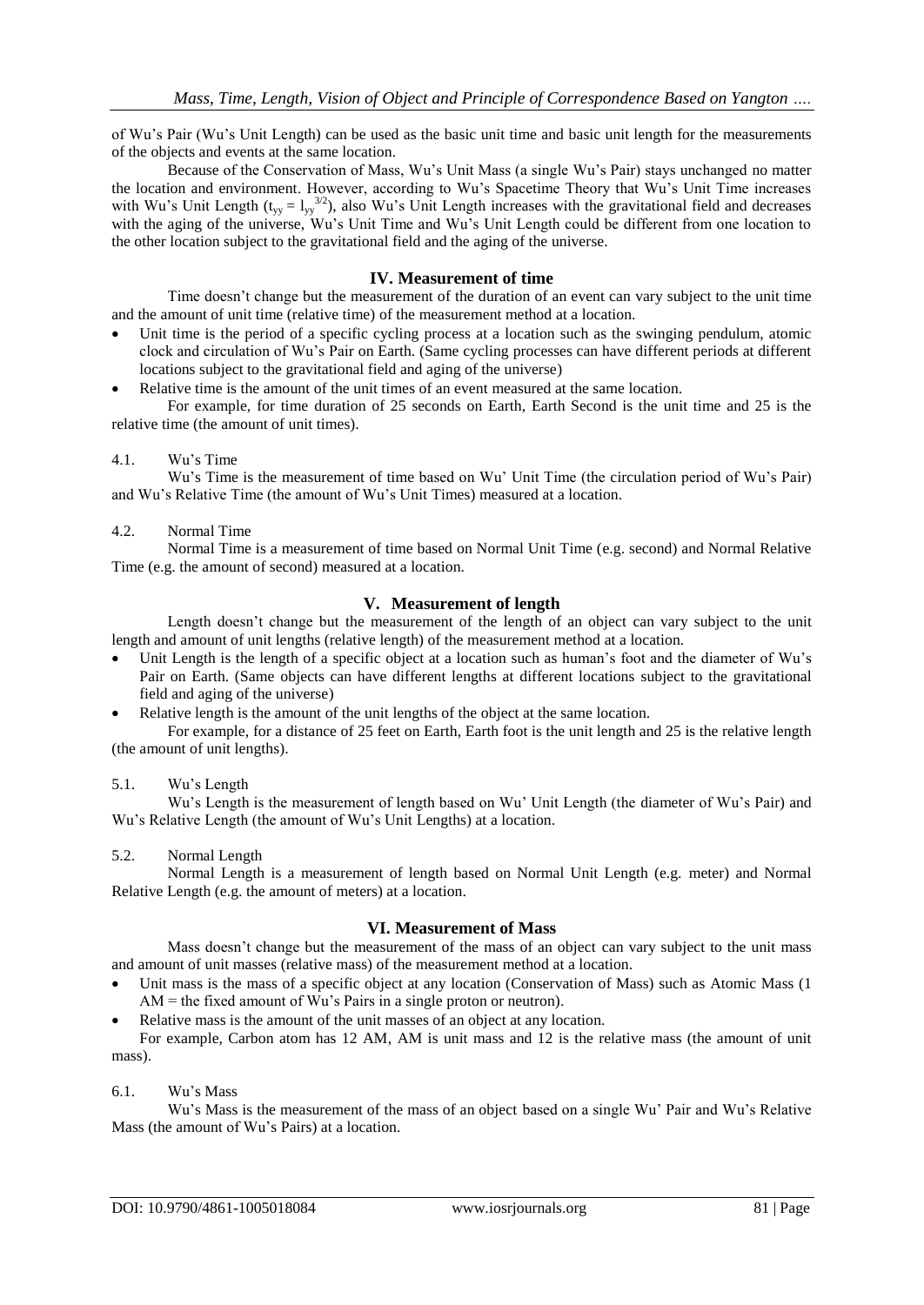# 6.2. Normal Mass

Normal Mass is a measurement of the mass of an object based on Normal Unit Mass (e.g. Kg) and Normal Relative Mass (e.g. the amount of Kg) at a location.

# **VII. Corresponding Identical Objects and Events**

When an object or event takes place or moves to a different location, the appearance of the object and the duration of the event will change with the gravitational force and the aging of the universe, but not the structure of the object and the time sequence of the event. These groups of objects and events are called "Corresponding Identical Objects" and "Corresponding Identical Events".

Corresponding identical objects like a stretched rope of rubber bands, where each rubber band has a unit mass with a corresponding identical unit length, the amount of rubber bands (relative mass and relative length) is the same, but the length of each rubber band (corresponding identical unit length) and the total length of the rope are different subject to the gravitational force and the aging of the universe. Corresponding identical objects also like the giant in "Jack and the Beanstalk", or the dwarf in "Snow White", they have the same components and structures as that of a normal man except in different sizes.

Corresponding identical events on the other hand like a video, where each picture runs at a corresponding identical unit time, the amount of picture frames (relative time) is the same, but the duration of each picture frame (corresponding identical unit time) and the total playing time are different subject to the gravitational force and the aging of the universe. Corresponding identical events also like the Mickey Mouse cartoon pictures, the whole story can be run at a different time rates subject to the rolling speeds.

As a result, when an object or event takes place or moves to a different location, they become a corresponding identical object and event. Even that their relative lengths and times maintain unchanged, but their absolute lengths and times are different because of the changes of the corresponding identical unit length and unit time subject to the gravitational force and the aging of the universe.

### **VIII. Principle of Time and Length**

Similar to that of a rope of rubber bands and a running motion picture, for corresponding identical objects and corresponding identical events measured by the corresponding identical Wu's Unit Length and the corresponding identical Wu's Unit Time, the relative Wu's length and relative Wu's time are always constants no matter the gravitational field and the aging of the universe. For the same reasons, the relative normal length and relative normal time are also constants no matter the gravitational field and the aging of the universe. These phenomena are called "Principle of Length" and "Principle of Time".

For example, a 3000 cycles pendulum swing event on Saturn takes the same amount of cycles but more slowly than that on Earth because the pendulum swing on Saturn is slower with longer period (Saturn second) than that on Earth (Earth second) due to Saturn's large gravity. Another example is that a six foot tall man on Saturn can have the same six foot height but is actually taller than his twin on Earth, because one foot on Saturn (Saturn foot) is longer than that on Earth (Earth foot) also due to Saturn's large gravity.

#### **IX. Principle of Correspondence**

Similar to the measurement of the duration of a time period and the length of an object, in the measurement of the physical properties of corresponding identical objects and corresponding identical events by the corresponding identical unit mass (single Wu's Pair), corresponding identical unit time and corresponding identical unit length, each property should have a constant relative amount, no matter the gravitational field and the aging of the universe. This phenomenon is named "Principle of Correspondence".

"Principle of Correspondence" is applied only based on the following theories:

1. Wu's Pair is the building block of all the matter in the universe (a single Wu's Pair is a unit mass).

2. Wu's Pair always exists and can't be separated and destroyed by any means (conservation of mass).

Because of the Principle of Correspondence, all physical laws maintain unchanged in an inertia system (constant speed) measured by the corresponding identical units.

# **X. Vision of Object**

The "Vision of Object" [3] is the images of an object observed by an observer at a reference point during a period of time. The images of the object can be presented by the distances and directions measured by a fixed coordination system at the reference point (reference system).

The relative position and direction of an object with respect to an observer at anytime, the image of object, is always maintained no matter the reference systems. This phenomenon is named "Principle of Vision" [3].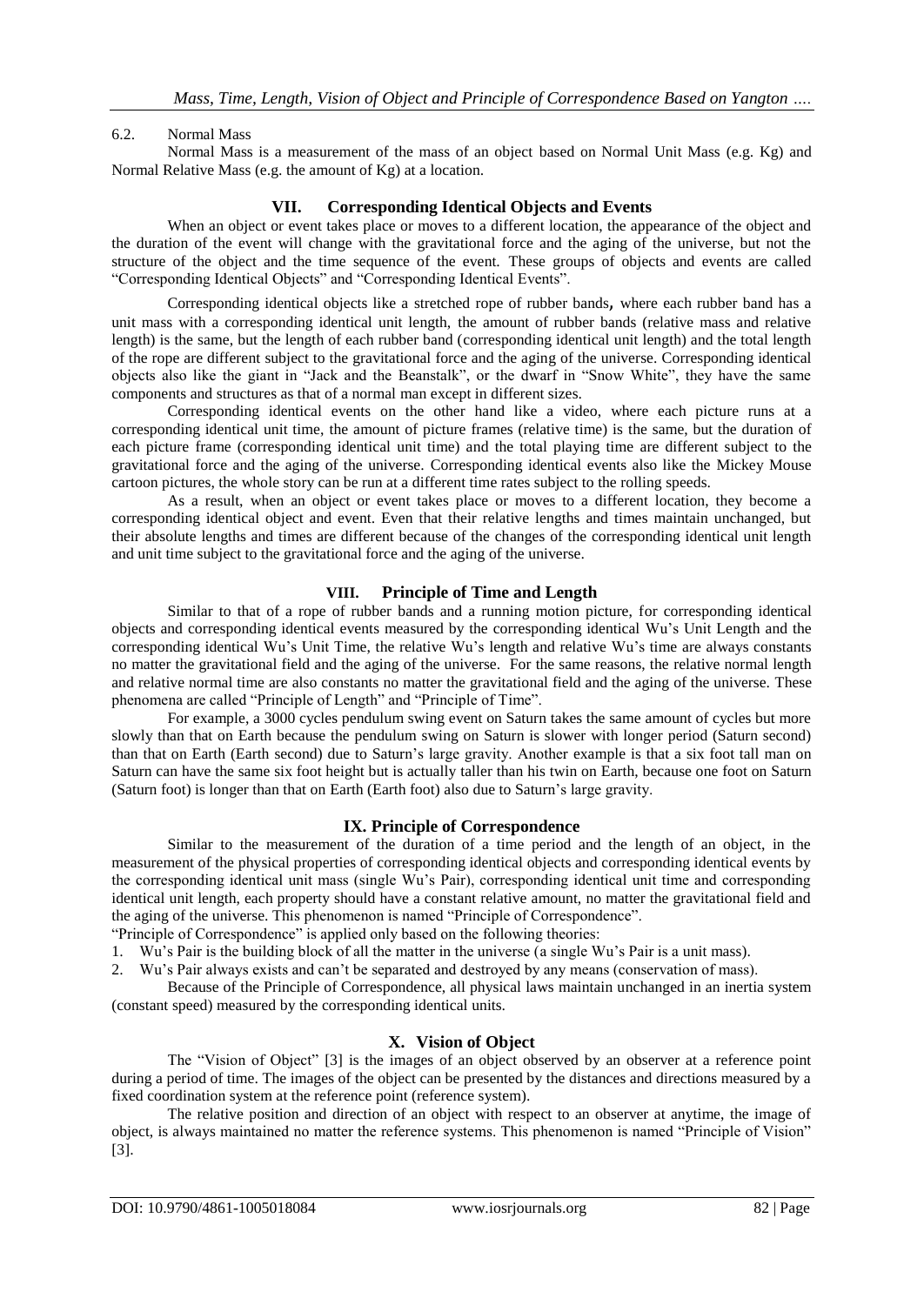According to the Principle of Vision, the relative positions and directions of an object with respect to an observer during a period of time, the "Vision of Object", are also always maintained no matter the reference systems.

A vision of object, in spite of observed directly by the observer, can be constructed from the images of the object observed at a reference point during a period of time. Each image is placed into the same picture by over lapping the position of the observer upon the final position of the observer, maintaining the same relative positions and directions of the object to the observer in the image of each time frame as that observed at the reference point. This rule is named "Theory of Vision" [3].

More specifically, according to the Principle of Vision, the vision of an object can be constructed into a picture, by superimposing the image of the object and the observer in each time frame during a period of time observed at a reference point. In which the corresponding position of the observer and his coordination system in each time frame are placed together completely matched and overlapped on top of the final position of the observer, while the relative position and direction between the object and the observer in the image of each time frame during the time period are maintained.

Two schematic diagrams are illustrated here to explain the construction process of vision of object from a reference point to an observer:



Fig. A Vision of an object observed at a reference point.

Fig. A shows the vision of an object observed at reference point O. Object  $t_1$ , Object  $t_2$  and Object  $t_3$ represent the positions and directions of the object; and Observer  $t_1$ , Observer  $t_2$  and Observer  $t_3$  represent the positions and directions of the observer, observed at the reference point O in the time frame  $t_1$ ,  $t_2$  and  $t_3$ respectively. The curve from Object  $t_1$  to Object  $t_2$  and Object  $t_3$  represents the vision of the object observed at reference point O during the time period from  $t_1$  to  $t_3$ .



Fig. B Vision of an object observed at an observation point constructed from a reference point.